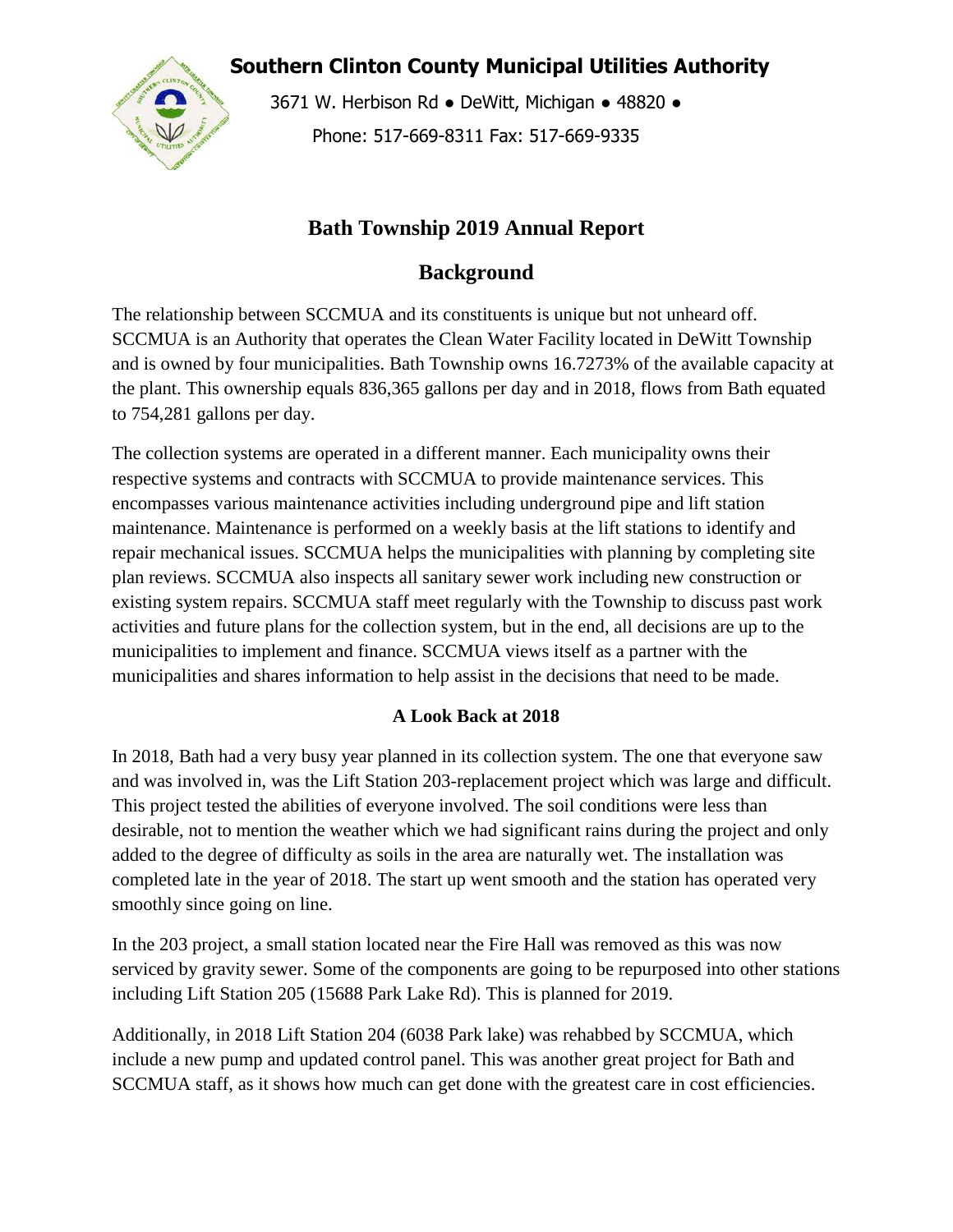

204 Rehabbed 204 Old

#### **Pumps Replacements:**

In 2018, fortunately there were not as many pump replacement or repairs compared to the previous 2 years.

Lift station 202, (5034 Sleight Rd.): Both pumps were rebuilt and one new pump was purchased, as this station is very critical and with the history of repairs on the previous two pumps it was felt this was needed to ensure proper service operation.

#### **Plant Work at SCCMUA**

In 2018, the RBC project was in its third year and has been fine tuned and working well. The project was needed in many aspects but the main reason was the search for the lost capacity in the winter months as the RBC would get overloaded. By stripping the biofilm from the media using chlorine, the new cleaned area is available which was previously occupied by dead biomass. SCCMUA completes the work in-house with the Board approved purchase of the "Journal Squirrel" at a cost of \$30,000. This creates a huge savings as previously SCCMUA was paying \$4,500 per end which there are 84 in total being rehabbed. This created a savings of nearly \$350,000 for the rehab project. In total, the rehab project for all RBC's will cost nearly \$390,000 over a six-year span. This project prolongs the life of the RBC's which were previously going to be replaced at a cost estimate of \$9 million. So far, the results are promising but it still too early to claim the victory.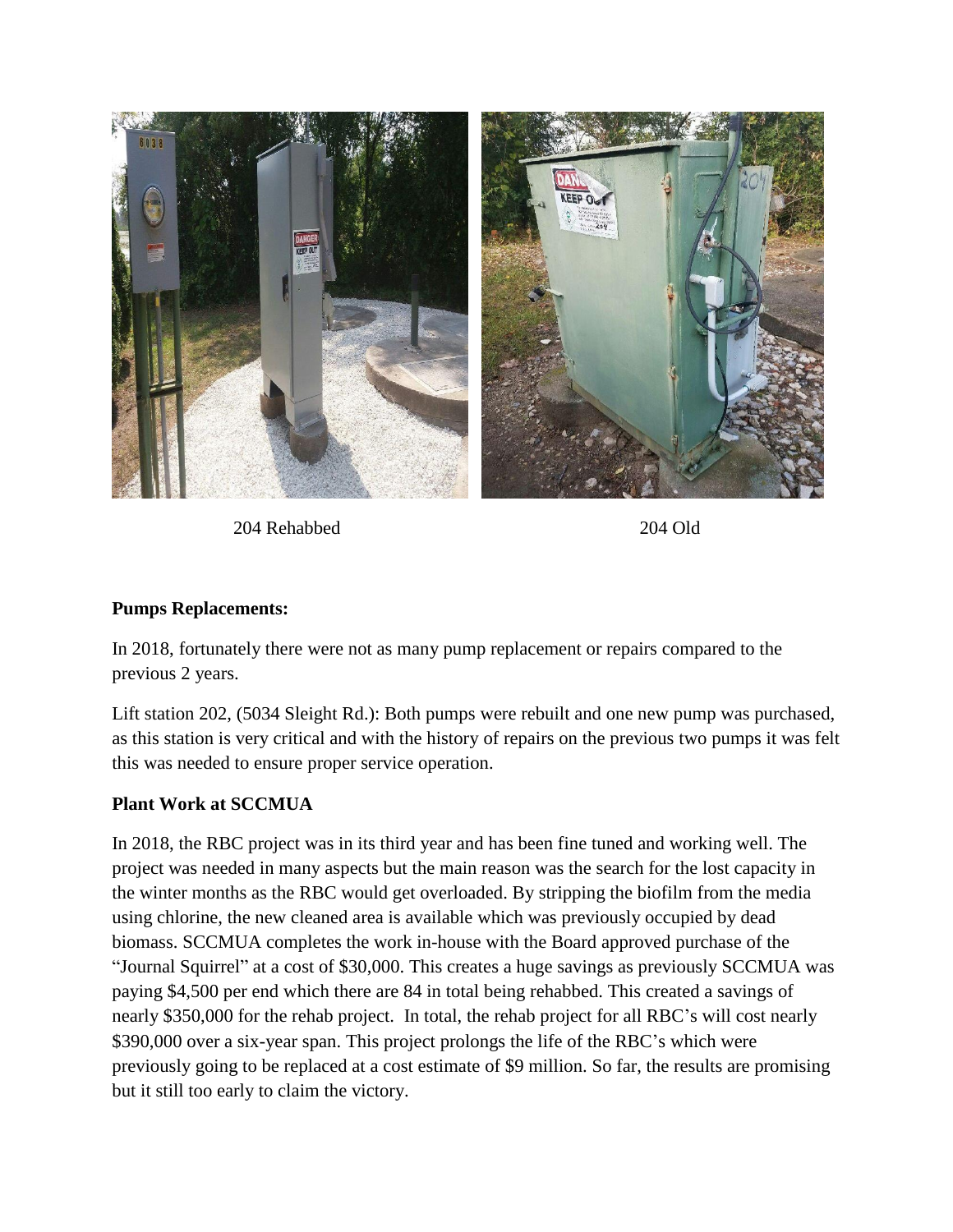Another large project was the replacement of one of our back-wash pumps. These pumps have been in operation since the opening of the plant in 1980. They are responsible for providing clean water back through the filters flushing out solids to be removed in the primary stages. These pumps have been rebuilt, but the structures were getting to the point of no return. SCCMUA opted to replace one pump and this was done with SCCMUA staff at a cost of \$35,000.00.



Old Backwash Pump New Backwash Pump

Some slight changes were made this year for the Biosolids program in the timing of the land application to better accommodate farmers and the available land. Additionally, one digester was cleaned and inspected. This is done every couple year to perform inspections and eliminate large rag balls from forming. A little more than 1.6 million gallons were land applied to farm fields last year.

## **2019 Goals**

In 2019, SCCMUA will continue to work with the Township to find cost effective ways to solve problems. With the completion of station 208 (5699 Coleman Rd.) in early to mid-2019 the Bath system will be in a good place.

• Station 208 (5699 Coleman Rd.) rehab with in kind components. To be completed early 2019